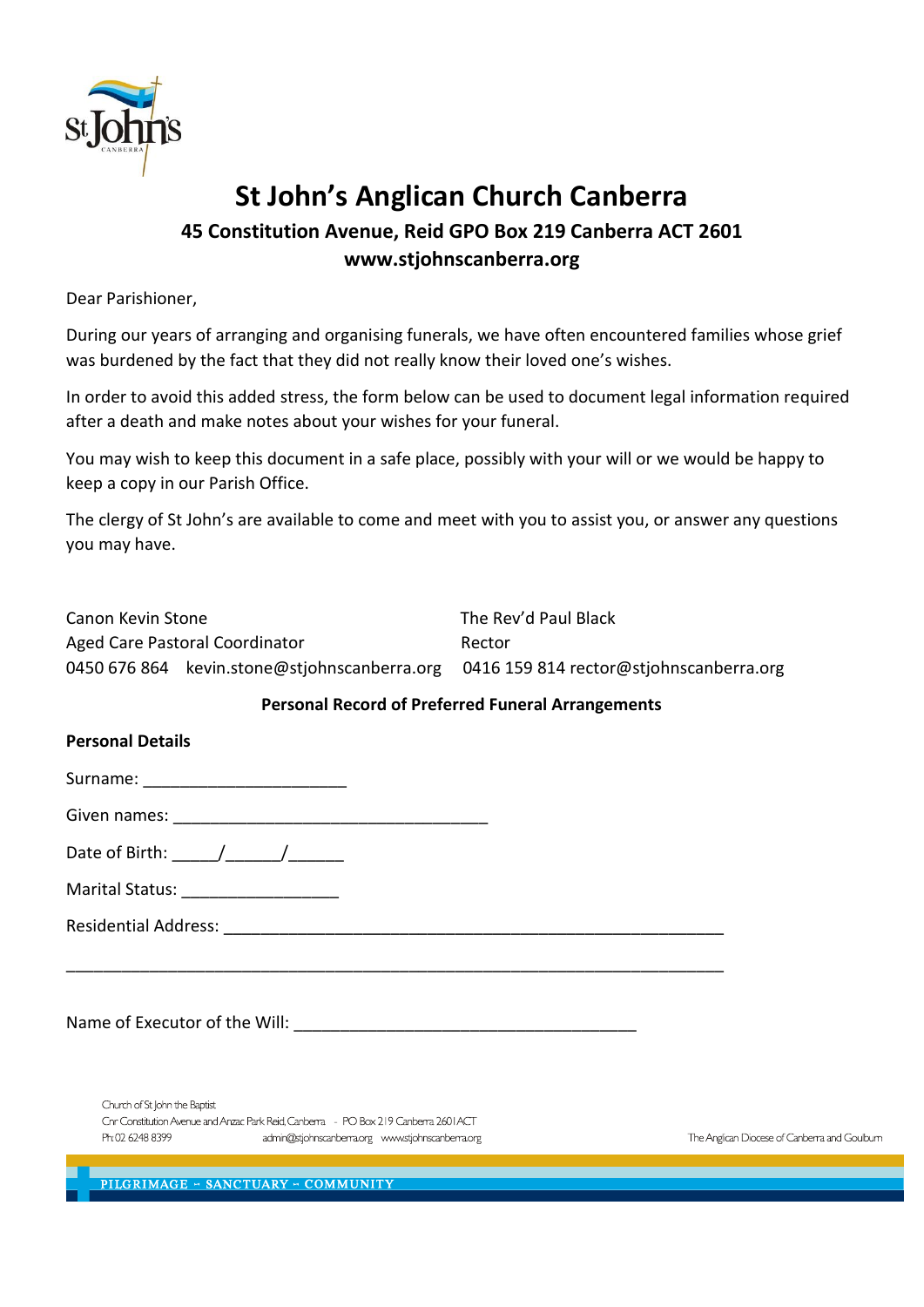## Funeral Costs

| Do you have a pre-paid funeral plan?                                                                                              | Yes | <b>No</b> |    |
|-----------------------------------------------------------------------------------------------------------------------------------|-----|-----------|----|
| If "yes", which company is this with, and what are the policy details:                                                            |     |           |    |
|                                                                                                                                   |     |           |    |
| <b>Grave/Cremation/Casket Details</b>                                                                                             |     |           |    |
| Do you own a grave?                                                                                                               | Yes | No        |    |
| Do you own a cremation niche/plot?                                                                                                | Yes | <b>No</b> |    |
| If so, where:                                                                                                                     |     |           |    |
| Grave/Niche/Plot Details:                                                                                                         |     |           |    |
| If you do not own a grave, niche or plot, what is your preferred place for<br>burial/cremation?                                   |     |           |    |
| Do you have any wishes for your ashes (eg: columbarium, memorial garden?)                                                         |     |           |    |
| Where would you like your service taken from?                                                                                     |     |           |    |
| 1. Church (Church name:                                                                                                           |     |           |    |
| 2. Crematorium Chapel                                                                                                             |     |           |    |
| 3. Graveside                                                                                                                      |     |           |    |
| If you have a church service and intend to be buried, do you wish the funeral service<br>travel to graveside to conclude?         | Yes | No        |    |
| If you have a church service and intend to be cremated, do you wish the funeral service<br>to conclude at the crematorium chapel? | Yes | No        |    |
| Are there any favourite flowers or colours you would like for your casket flowers?                                                |     |           |    |
| Would you like funeral notices placed in the paper?                                                                               |     | Yes       | No |
| If so, which paper/s                                                                                                              |     |           |    |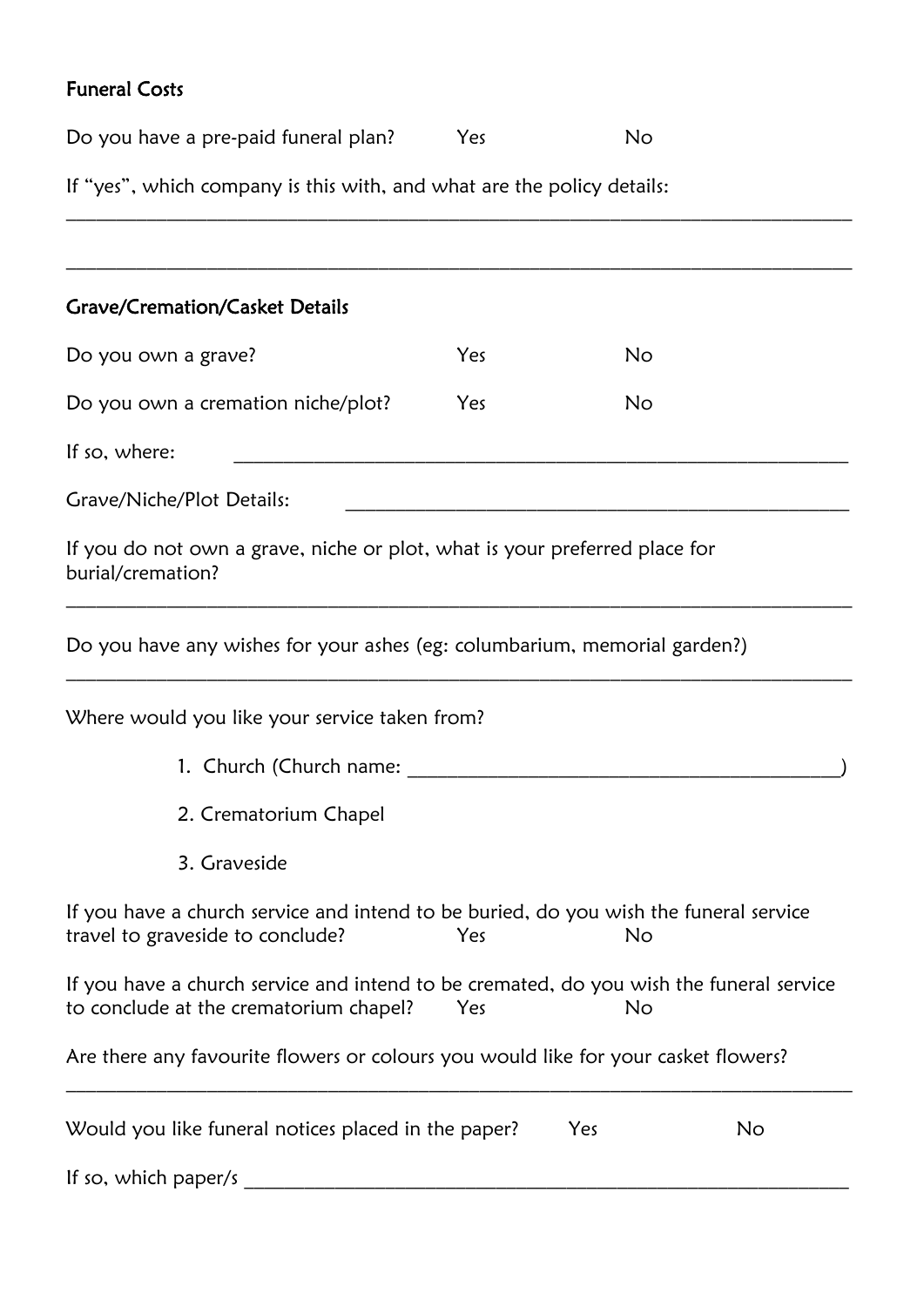### Your Funeral Service

| Would you like your funeral to include Holy Communion?<br>No<br>Yes                   |  |  |
|---------------------------------------------------------------------------------------|--|--|
| Are there any specific scripture readings or poems you would like                     |  |  |
|                                                                                       |  |  |
| What hymns/songs would you like played?                                               |  |  |
| Entrance:                                                                             |  |  |
| Reflection:                                                                           |  |  |
| Other:                                                                                |  |  |
|                                                                                       |  |  |
|                                                                                       |  |  |
| In a Christian Burial, there is an option to place symbols on your coffin (the cross, |  |  |

scriptures, water, candle). Are there other symbols of your life that you may like placed?

Who should deliver your eulogy (up to 3 people are plenty):

| ι.       |  |
|----------|--|
|          |  |
| ⌒<br>. ے |  |
|          |  |
| 3.       |  |
|          |  |

Do you have any other specific wishes for your funeral?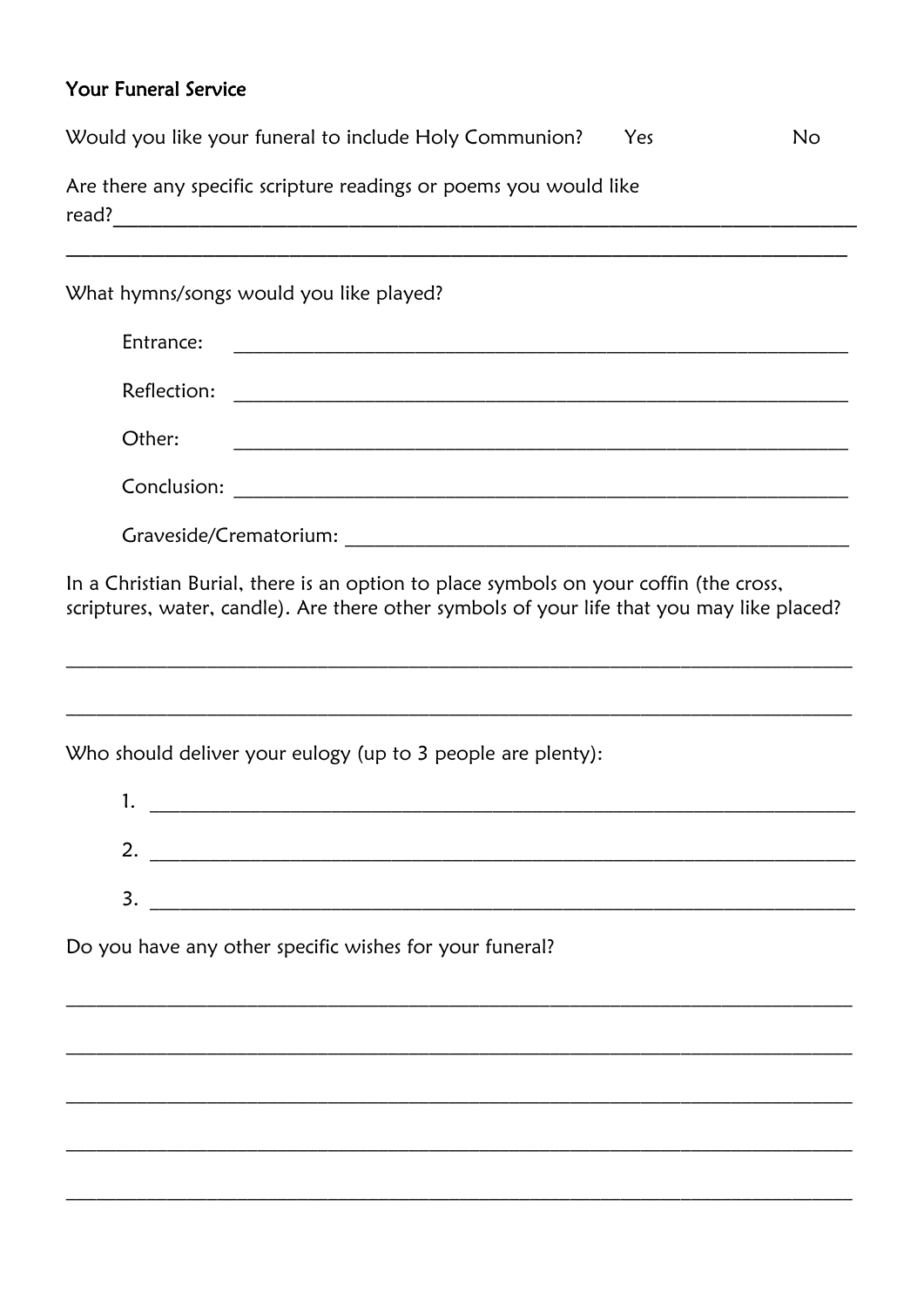You may wish to make notes about the significant points of your life. This could be helpful in delivering your eulogy.

|  | - |
|--|---|